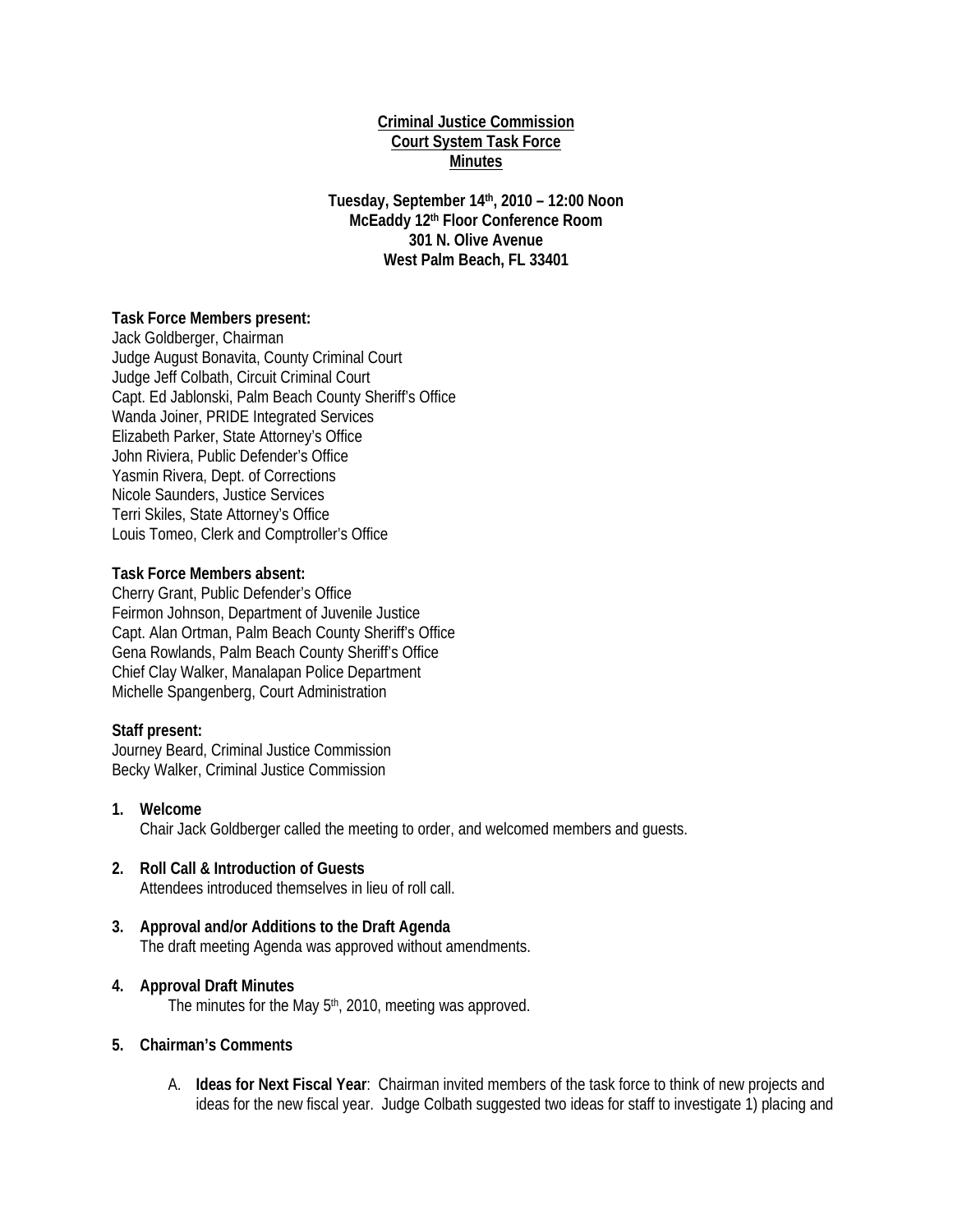ATM at the booking facility and 2) providing legal counsel with the ability to "Skype" into the jail to speak with their clients. This would save the jail time and money related to managing inmates and visitors and may be used as a revenue generating stream for the county.

## **6. New Business**

A. **Community Court Evaluation Preliminary Findings**: Damir Kukec, Research and Planning Manager, Criminal Justice Commission, presented the preliminary findings of the evaluation of the Community Justice Service Center (the complete presentation is attached for information). The presentation included a history of the program and basic statistics on individuals and case load for the Community Court since its inception. Some of the highlights of the evaluation found that the lack of the full time coordinator (and manager) at the Tamarind court has had a negative impact on the operations and sustainability of the Community Court. While the Community Court provides services to both court clients as well as to the members of the community, the lack of a full case management system for both populations precludes a more robust analysis of the impact that the Center has on its clients. Furthermore, the reliance on paper records means that extensive data entry is required to complete such an analyses and comparison with a control group – there is a lack of basic information on clients such as sex, race, outcomes related to treatment. Using court data, maintained by the Clerk and Comptroller's Office was used to report on recidivism rates between Community Court clients and those heard at Division KK2 (Gun Club Arraignment) for those receiving notices to appear. While the comparison requires some further refinement, the evaluation found that the recidivism rate was higher among Community Court Clients when compared to Division KK2 (excluding traffic offenses). The evaluation found that the role of the Citizen's Advisory Board and the Court Systems Task Force was also unclear; and that the imminent closing of the Community Court at the end of September 2010 was in stark contrast to the establishment of other specialty courts in the county (delinquent drug court, family drug court, mental health court, veteran's court, etc.).

# **7. Old Business**:

A. **Procedures for Return of Firearms**: This issue was raised by Court Administration, noting that the Chief Judge was ready to sign the Administrative Order. Task Force members suggested that more work is need on the AO and asked that Court Administration re-examine the text and bring it back for discussion before December 2010.

## **8. Updates & Initiatives**

- A. **Adult Drug Court:** Nicole Saunders, Justice Services, provided brief report on the activities of Adult Drug Court. She also noted that the SAAP will be closing down due to the loss of funding as of September 30, 2010 and there operations continue to wind-down.
- B. **BANNER / SHOWCASE & Electronic Access to Probable Cause Affidavit Images:** Louis Tomeo, Clerk & Comptroller's Office, explained that data is being converted from BANNER to the SHOWCASE system. It is scheduled to be rolled out in October, 2010. Additionally, Damir Kukec was asked to investigate the FL Supreme Court Order that addresses obtaining electronic access to Probable Cause Affidavit images and identifying the obstacle that is present concerning this issue.